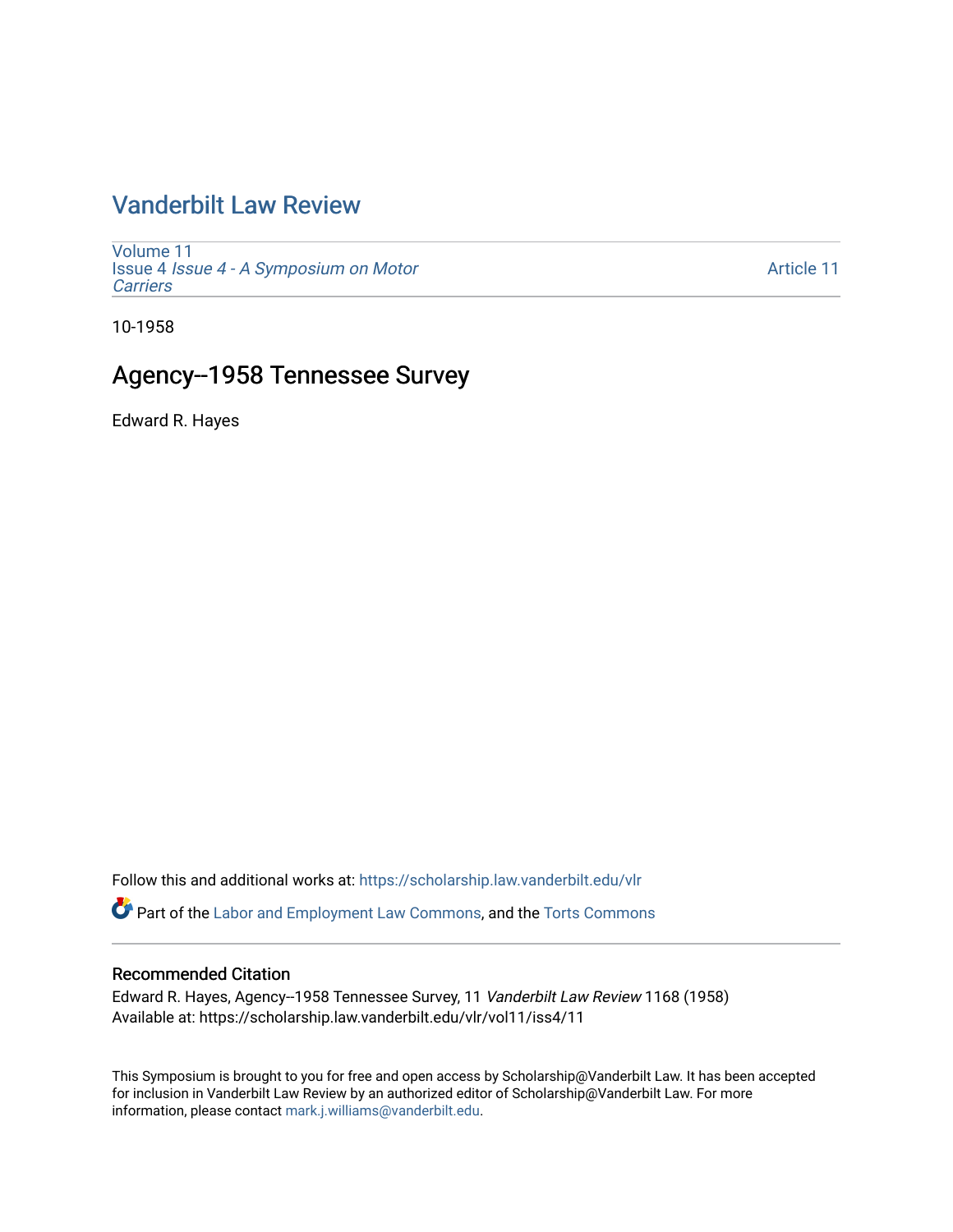### **AGENCY-1958 TENNESSEE** SURVEY

#### EDWARD R. **HAYES\***

*Establishing that Tortfeasor is a Servant of Defendant:* Negligent operation of motor vehicles probably is the most prolific source of tort liability today. Within this area an important cause of litigation has been negligent operation by someone other than the owner of the vehicle. The initial common law approach to such cases was to hold the owner responsible if he himself were negligent, as by entrusting his car to a known incompetent driver, or if the negligent driver were the owner's servant acting within the course and scope of his employment.' In most other instances where the car was operated with the owner's consent, the owner was a bailor, the operator a bailee, and a bailor usually is not responsible for his bailee's negligence.<sup>2</sup> One court held the owner liable in these circumstances by calling the auto a dangerous instrumentality;3 a number of courts using the "family-purpose" doctrine were able to hold a parent-owner responsible for negligence of his child-driver in situations which otherwise would have been labelled bailment.4 By legislation the legal basis for owner-liability has been further extended. Typical of the approach adopted by a number of states is the so-called owner-liability statute, which makes the owner responsible for negligent operation of his car whenever it was driven with his consent at the time.<sup>5</sup> Courts interpreting such statutes have been troubled with the question whether their effect is to create an agency relationship between the owner and the consent driver.6 Tennessee's statutory approach is different. Under Tennessee law, proof of registration of a motor vehicle in the name of any person is "prima facie evidence that said vehicle was then and there being operated by the owner or by the owner's servant for the

4. *Id. §§* **473-75.**

**5. BLAsaFmLn, op.** *cit. supra* note 1, *§§* 2912, **2916; MECHEM, op.** Cit. *supra* note **3** *§* 476.

6. At first the Iowa statute was held to create an agency relationship between the owner and the permissive user. Secured Finance Co. v. Chicago, R.I. & P. Ry., 207 Iowa 1105, 224 N.W. 88, 61 A.L.R. 855 (1929). In 1956 thi holding was reversed; as a result the owner would not be barred from recovering for damage to his car even though the permissive user was contributorily negligent. Stuart v. Pilgrim, 247 Iowa 709, 74 N.W.2d 212 (1956). See ME-**CHEM, op.** cit. *supra* **note 3** *§* **477;** Griemann, *Owner-Liability and Contributory 'Vegligence-"Pilgrim's" Progress?,* 5 **DRAKE** L. REV. **127** (1957).

#### 1168

<sup>\*</sup> Professor of Law, Drake University; Visiting Professor of Law, Vanderbilt University, 1957-58.

**<sup>1.</sup> BLASHFIELD, CYCLOPEDIA OF AUTOMOBILE LAW AND PRACTICE** § 2911 (1954). 2. *Id. §* **2915; see also** Hill **v. Harrill, 310 S.W.2d 169 (Tenn. 1958); PROSSER, TORTS 513 (2d** ed. **1955).**

**<sup>3.</sup>** Koger v. Hollahan, 144 Fla. **779, 198** So. **685, 131** A.L.R. **886** (1940); **MECHEM, OUTLINES OF AGENCY §** 472 (4th ed. **1952).**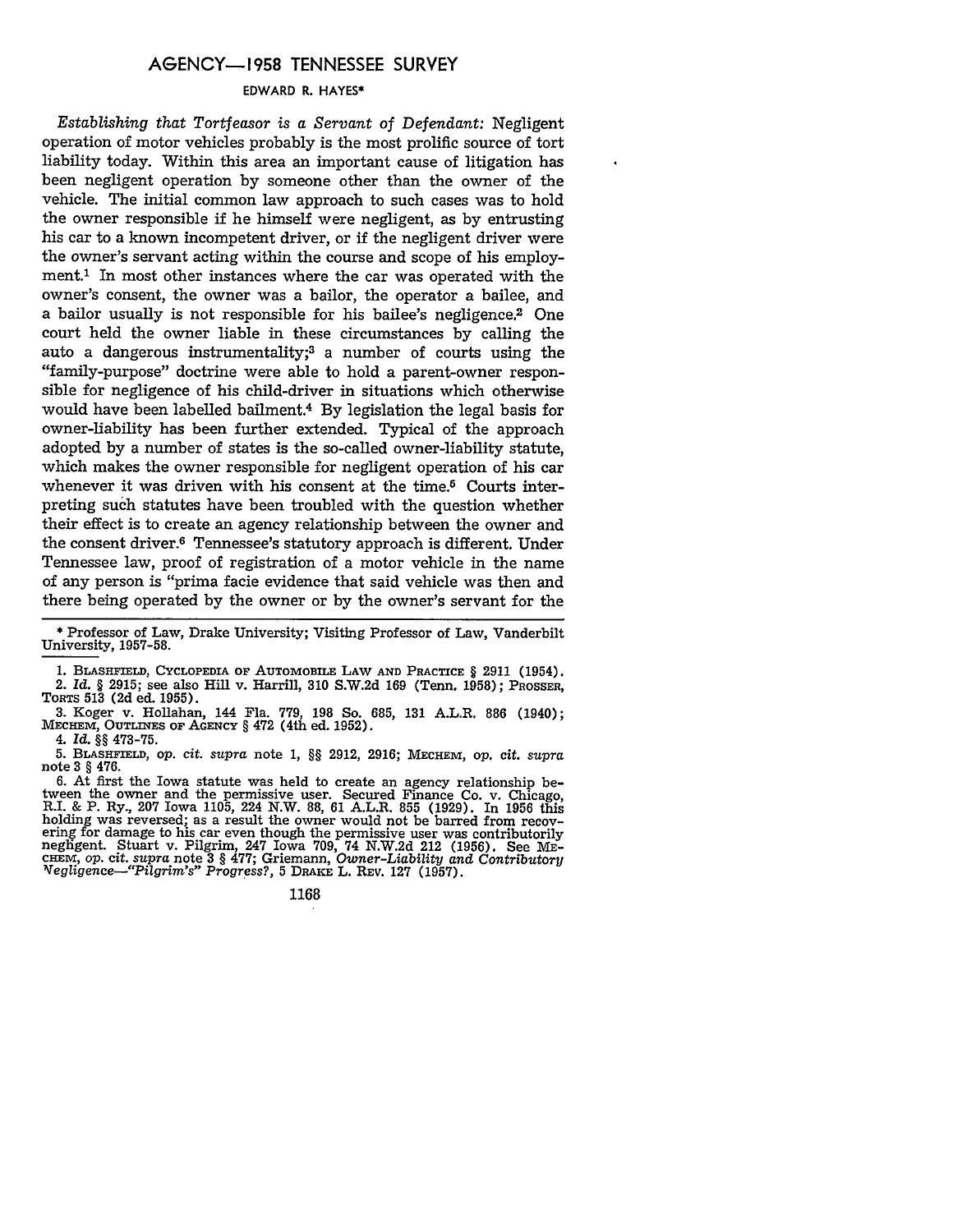owner's use and benefit and within the course and scope of his employment."7 Two cases involved interpretation and application of this statute.

In *Smith v. Phillips8* a pick-up truck, registered in defendant's name, and driven **by** one of two Negroes who admittedly were employees of defendant, collided with plaintiff's truck. The owner's defense against liability was that of the servants' frolic, without authority, in violation of express instructions. One Negro testified he had used the truck on an errand for his employer, returned it, then taken it again to go for a beer and to visit a girl friend. Evidence that he had pleaded guilty to a charge of using the truck without defendant's permission was not permitted to go to the jury. The testimony of defendant, his wife, and the Negro, contained many contradictory statements, and some statements were contradicted **by** testimony from state troopers. The trial court charged the jury that the statutory prima facie case of respondeat superior, based on proof of registration, could be overcome **by** testimony as to the actual facts; but if the witnesses' testimony as to the actual facts was so contradictory that the jury disbelieved their statements as to use and scope of employment, the prima facie case made out **by** virtue of the statute remained. The jury's verdict was for plaintiff. The trial court's charge as to the effect of the statute in these circumstances was held proper **by** the court of appeals, which considered the defense testimony sufficiently impeached to prevent destruction of the statutory "presumption of agency."

In *Hill v. Harril9* the injured plaintiff was attempting to recover from a car dealer-owner for the negligent driving of a prospective purchaser. The prospect, a minor, had been allowed to take the car home overnight to show it to his mother, whose consent to any purchase was thought necessary. His testimony was that after showing his mother the car, he started to drive it to town to get the opinion of a mechanic there as to its condition-the collision occurred on the trip to town. At the time the car carried dealer plates, which under Tennessee Code section 59-414 a dealer could shift from one vehicle to another without registering either, and which the statute authorized to be used for business purposes including transporting, testing and demonstrating. The trial court instructed the jury that the effect of this statute was to make the prospect, driving to demonstrate the car bearing dealer plates to himself, an agent of the dealer; if the jury found the minor was a prospective purchaser demonstrating the car to himself at the time of the collision, the dealer was liable. Again

<sup>7.</sup> **TENN. CODE** AnN. § **59-1038 (1956);** see **BLASHFIELD,** op. cit. *supra* note **1** §§ 2912, 2916; MEcHEm, *op.* cit. *supra* note 3 §§ 478-79.

**<sup>8. 309</sup>** S.W.2d **382** (Tenn. App. W.D. 1956), cert. *denied,* April 1, 1957. 9. **310** S.W.2d 169 (Tenn. 1958).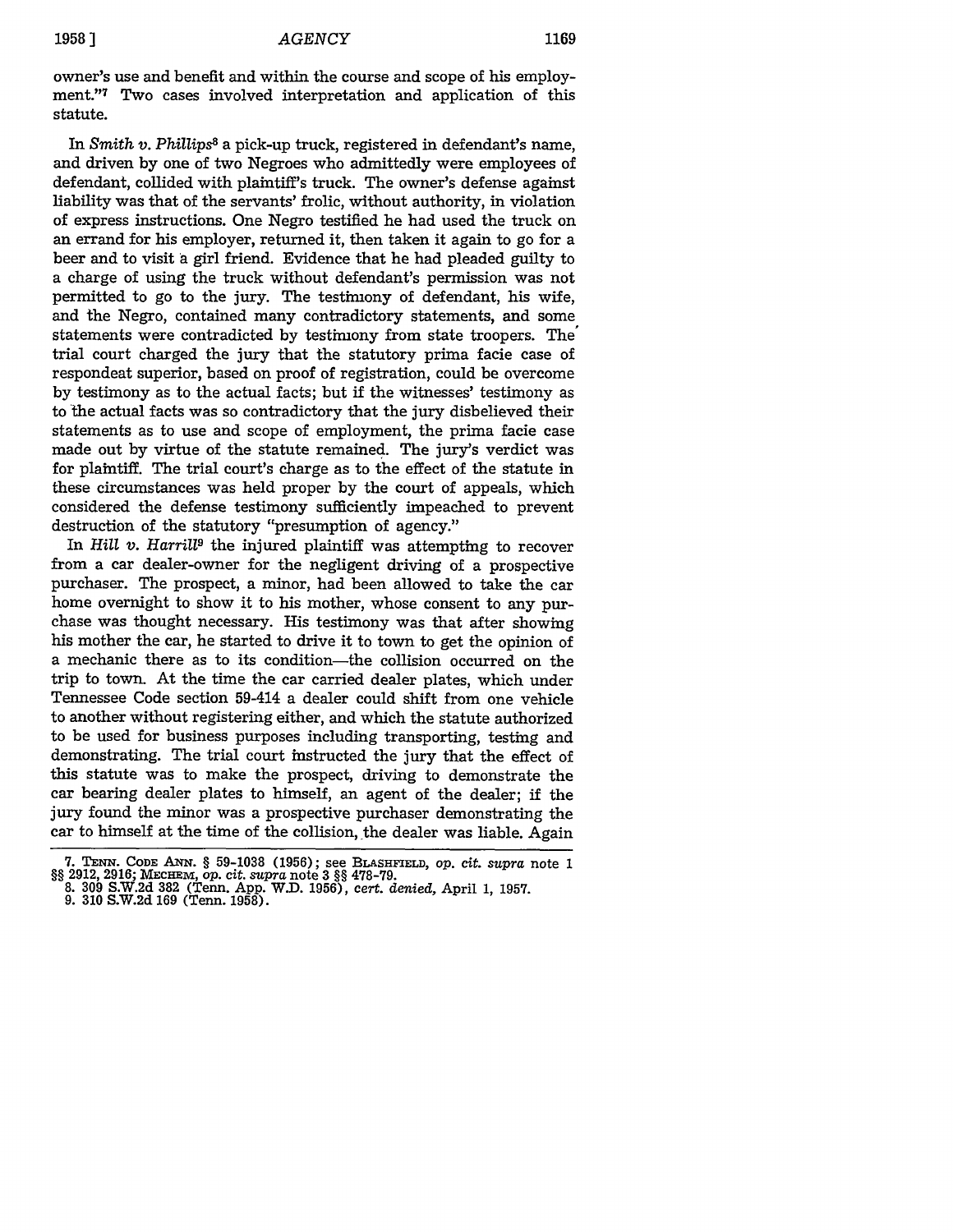verdict was for plaintiff. The court of appeals reversed, holding that the dealer plate statute was not intended to create an agency relation; but it remanded for new trial on the theory that the jury could find for plaintiff under the "prima facie agency" provision. This action was reversed **by** the supreme court. The court agreed that nothing in section 59-414 showed a legislative intent to make a prospective purchaser a servant of the dealer while demonstrating to himself. But it disagreed with the conclusion that the prima facie case under section **59-1038** had not been rebutted, and as a result dismissed the case as to the dealer. The court's reasoning is that one merely demonstrating a car to himself does not thereby become an agent of the owner, at common law; and where the proof is undisputed that this is what was being done, the prima facie effect of the statute has been completely rebutted, so no question remains for the jury.10

From the evidence in *Hill v. Harrill,* it would seem that the only thing the prospect could have been doing for the dealer was demonstrating the car to himself, and therefore it may be proper not to instruct the jury regarding section **59-1038.** But if he could be performing other services and the jury might disbelieve his testimony that he was not, or impeaching evidence was present, *Smith v. Phillips* indicates that instruction -as to the prima facie effect of registration is proper. $11$ 

The third case in which an attempt was made to hold a master responsible for conduct of his servants arose from an incident during the sixth inning of an exciting ball game between the Nashville Vols and the Chattanooga Lookouts. Plaintiff, Luttrell, was at bat for Chattanooga. He thought the Nashville pitcher deliberately threw some "dusters" apparently, as the first three pitches, all balls, barely missed him and he had to dodge. When the fourth pitch hit him on the seat of the pants, Luttrell says he started to throw his bat at the pitcher, but held up enough for it to go in another direction. Averill, the Vol catcher, apparently had previously made no hostile gestures, but at this point without warning he hit Luttrell with his fist, from the side, knocking Luttrell down and out and causing some fractures. A melee followed, which was quelled by police intervention and Averill's ejection from the game and arrest. Luttrell sued Averill and the Nashville club for assault. The club moved for directed verdict,

rebutting testimony is for the jury, and so the jury should always be instructed on the prima facie case created by the statute; this has been criticized. MEcHEm, op. *cit. supra* note 3 §§ **478-79.**

**<sup>10.</sup>** The court points out that **TENN.** *CODE ANN. §* 59-1038 is not an owner-liability (or "permissive user") statute, and that such a statute could overcome plaintiff's difficulties. 310 S.W.2d at 175. If the Tennessee legislature<br>should adopt such a statute, it should be so drafted as to avoid interpretation<br>problems of the sort referred to in note 6, *supra*.<br>11. Appare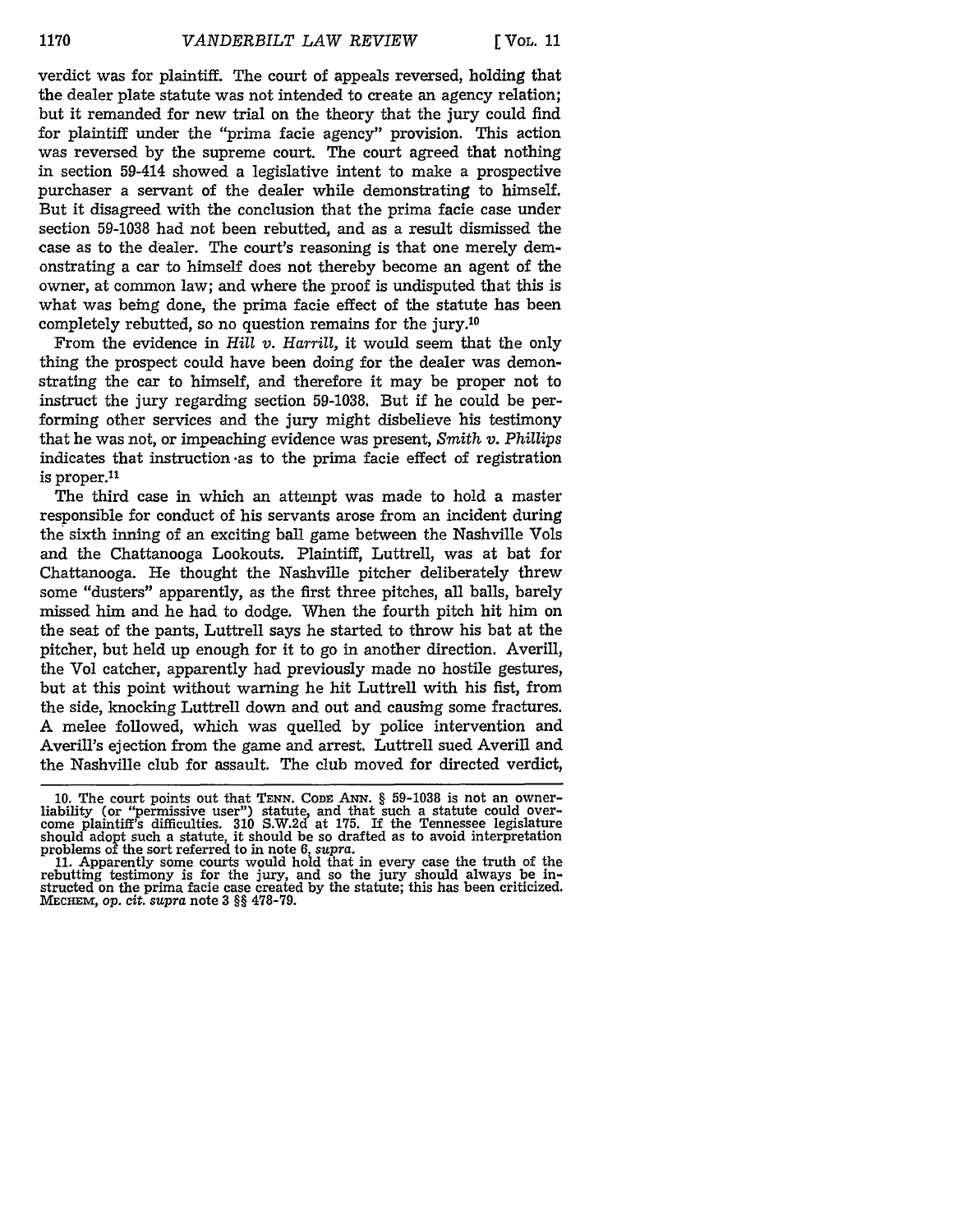#### **19581** *AGENCY* **1171**

arguing that Averill's actions were not shown to be within the scope of his employment and the prosecution or furtherance of the club's business. The trial court refused to grant this motion, and plaintiff won a jury verdict against both defendants, which was reversed, as to the club, by the court of appeals. $12$  It held there was no evidence that Averill's act was other than a wilful independent act, and therefore the trial court should have directed a verdict in favor of the employer. It cited several cases in support, among them a Georgia case in which a baseball player left the field to assault a spectator in the stands.<sup>13</sup>

While this decision is in line with a number of cases that have refused to hold a master responsible for the unauthorized intentional torts of his servant, there is an increasing tendency (not noted by the opinion) to allow recovery under some circumstances. <sup>14</sup>*The Restatement of Agency,* section 245 states:

A master who authorizes a servant to perform acts which involve the use of force against persons or things, or which are of such a nature that they are not uncommonly accompanied by the use of force, is subject to liability for a trespass to such persons or things caused by the servant's unprivileged use of force exerted for the purpose of accomplishing a result within the scope of employment.

At present the *Restatement* is being revised, and alternative methods for dealing with this problem are being considered. One, apparently favored, would substitute the following language for the present section 245:

A master is liable for the intended tortious harm by a servant to the person or things of another, although the conduct is unauthorized, if it is not unexpectable in view of the duties of the servant.15

The proposed comment to this section concludes: "The tendency of the appellate courts has been to allow triers of fact considerable discretion in finding a connection between the employment and the  $blow." <sup>16</sup>$ 

The other proposal is to add to the present section 245 a second statement, as follows:

A master employing servants whose position brings them into argumenta: tive contacts with others may be found hable for batteries naturally arising out of and resulting from such arguments.17

<sup>12.</sup> Averill v. Luttrell, 311 S.W.2d 812 (Tenn. App. E.S. 1957), cert. denied, Feb. 6, 1958. At about the time this was written plaintiff, Luttrell, became a player on the Vol team, and thus an employee of the successful d

**<sup>15.</sup>** RESTATEMENT, **AGENCY** 2d, 256 (Tent. Draft No. 4, 1956).

**<sup>16.</sup>** *Id.* at 257.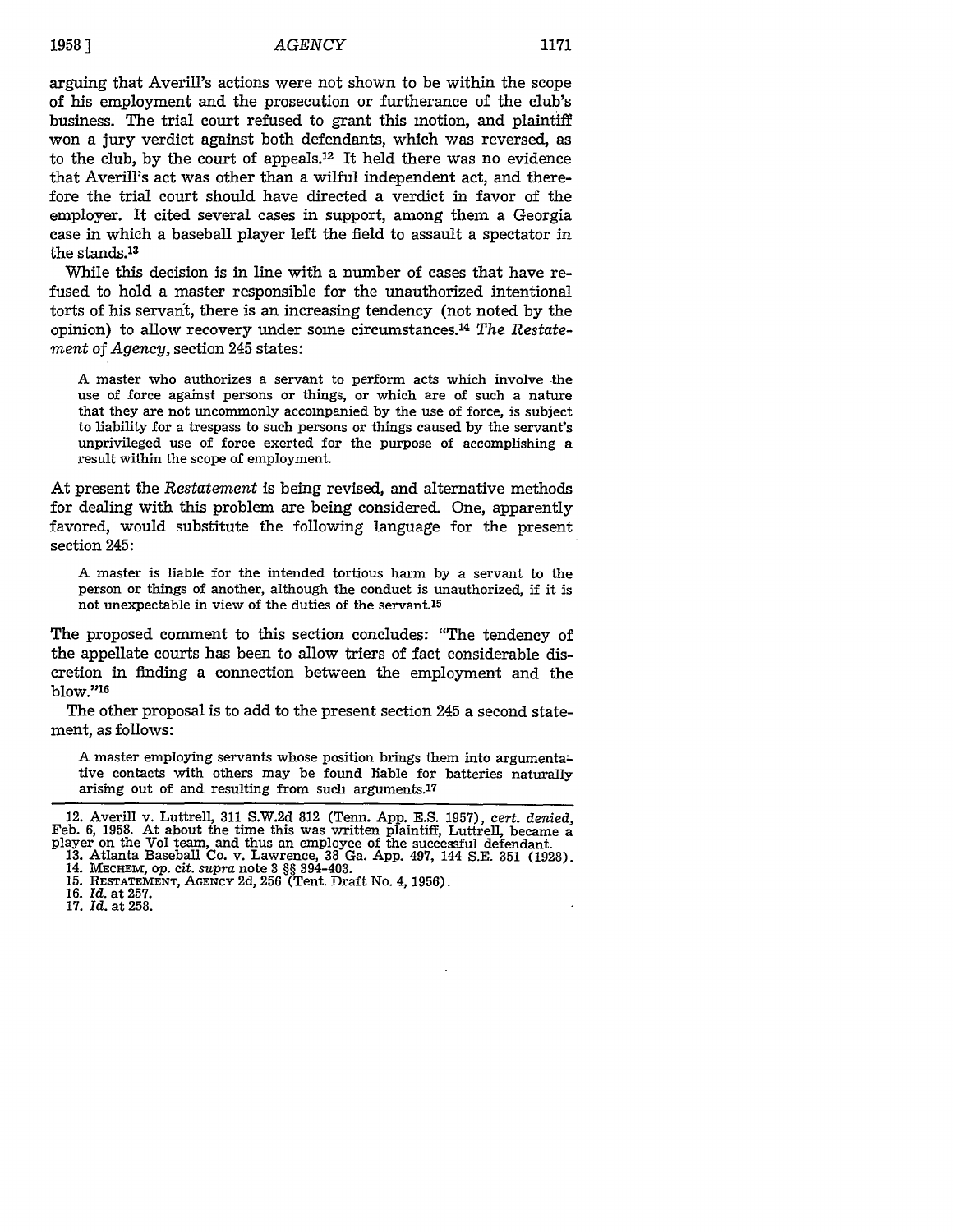There may be less likelihood that a baseball player will leave the field to assault a spectator than that he will commit an assault on a rival player during the course of a game. The court's opinion appears to have given no consideration to this possibility, or to ideas such as are expressed in the proposed revision of the *Restatement;18* however, had consideration been given, the same result might have been reached.

*Duties* of *Employer* to *Employee:* There were two cases in which an employee sought recovery from his employer for injuries allegedly received on the job. One raises questions of the extent of the employer's duty; both involve employer defenses utilizing the traditional common-law argument of assumption of risk or contributory negligence.

*Southern Railway Co. v. Welch19* was a FELA20 action which had reached the Sixth Circuit Court of Appeals. Plaintiff, a machinegrinder operator who smoothed off sharp burrs from the ends of reclaimed rails, suffered a ruptured disc which he claimed was caused by his employer's negligence in failing to supply assistance to move the rails on which he worked. The evidence showed that ordinarily plaintiff's was a one-man job, but that if the rails had excessive grit, tar or other substances on them they were more difficult to handle, and that customarily an extra man would be assigned to help plaintiff move such rails, apparently without request. The court said the employer has a nondelegable duty of providing sufficient help for the task assigned to the employee. Apparently the failure of the employee to ask for such help is not contributory negligence, and according to the court assumption of risk cannot be asserted as a defense in a FELA case.<sup>21</sup> No Tennessee cases were cited.

In *Urmann v. Nashville<sup>22</sup>* there was no question that the employer's duty to his employee had been breached. Plaintiff, an employee of the city's street maintenance department, required to ride to the job in the back of a city truck driven by his crew foreman, was sitting on a plank across the truck bed and, because of the load of sand and tools in the truck, was dangling his feet outside the bed. When the truck unexpectedly made a turn, at a high rate of speed, the foreman

**<sup>18.</sup>** In none of the cases discussed in this article did the opinions cite the RESTATEMENT OF AGENCY, or any text on Agency, such as MECHEM, OUTLINES of AGENCY.<br>19. 247 F.2d 340 (6th Cir. 1957).

<sup>19. 247</sup> F.2d 340 (6th Cir. 1957). 20. Federal Employers' Liability Act, 35 **STAT.** 65, 45 U.S.C. §§ 51-60 (1952). 21. The Act, since amendment in 1939, has abolished the defense of assumption of risk. 53 **STAT.** 1404, 45 U.S.C. § 54 (1952). Contributory negligence can only diminish the injured employee's recovery. **35 STAT.** 66, 45 U.S.C. § 53 (1952). See MECHEM, op. cit. *supra* note 3 § 599.

<sup>22. 311</sup> S.W.2d 618 (Tenn. App. M.S. 1957), cert. denied, Feb. 6, 1958.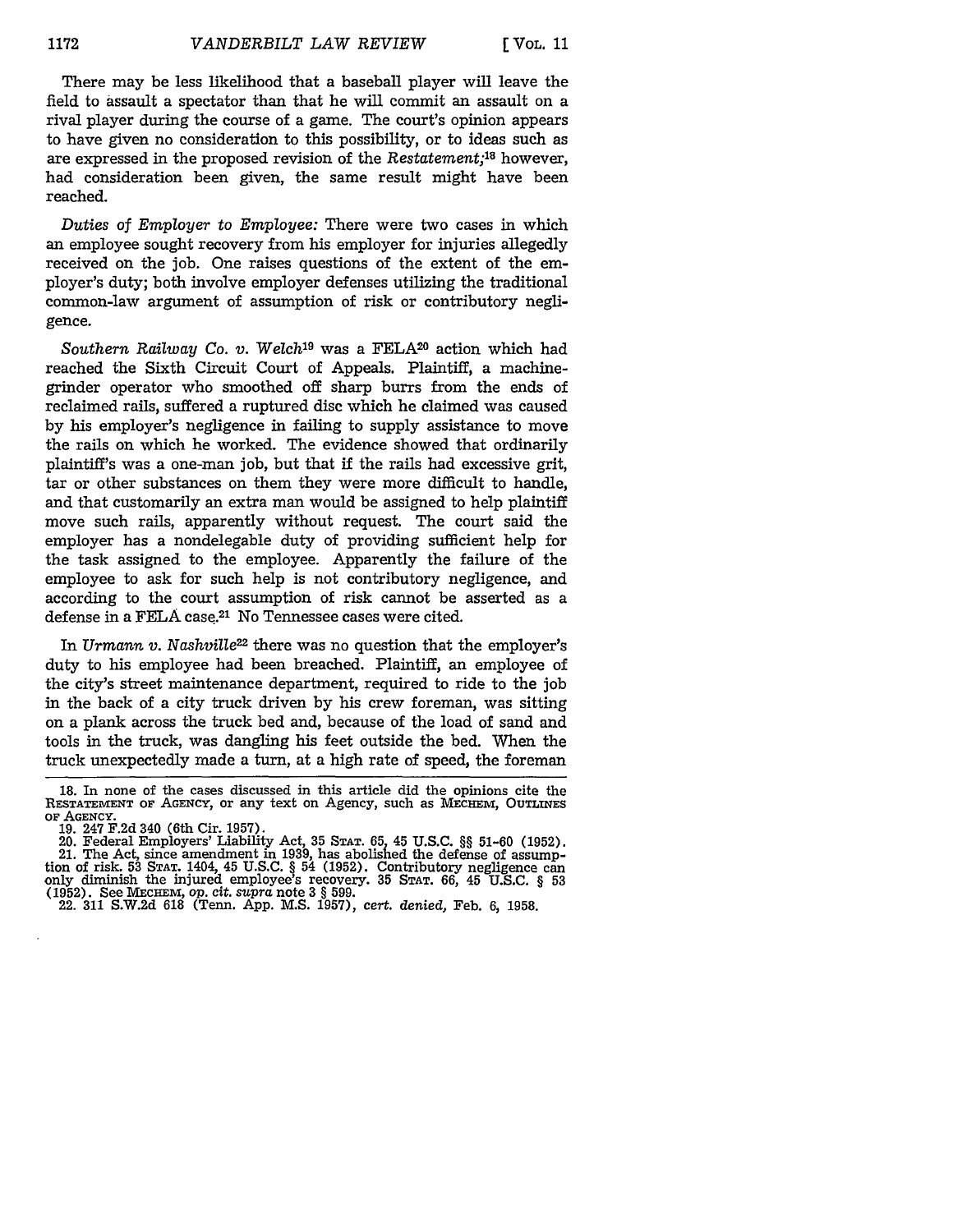having made no signal, plaintiff was thrown off and injured. The question before the court was whether the city's motion for directed verdict, on the grounds that plaintiff had assumed the risk or been contributorily negligent, or that the negligence of the driver was that of a fellow servant, should have been sustained. The trial court's action in sustaining the motion was reversed. The court of appeals suggests that assumption of the risk and contributory negligence may be the same thing, $23$  in this situation, and that plaintiff did assume such risks as were involved in the ordinary hazards of his position but it was a jury question whether he had assumed the risk of the foreman's negligent driving. Apparently the court would have held he had assumed that risk **if** the foreman customarily drove as he did when plaintiff's accident occurred, and plaintiff knew that was the case.24 The lower court also was considered to have erred in holding that the foreman's negligence was that of a fellow servant. This result is reached by concluding that the foreman was a vice principal, rather than a fellow servant. Several earlier Tennessee cases had called formen vice principals, and refused to apply the fellow servant rule,25 but in *Allen v. Chamberlain*,<sup>26</sup> where a railroad section foreman was called a vice principal his negligence in operating the brakes on a hand car was considered to be that of a fellow servant. This case was distinguished on the theory that it involved a joint operation of the hand car by the foreman and his crew, while in *Urmann's* case the foreman was in complete control of the truck as well as driving; also in *Allen* the crew were proceeding to a wreck at the direct order of a company official, while in *Urmann* there was no evidence of a direct order from a superior for the crew to go to the particular destination to which the foreman was proceeding.<sup>27</sup>

*Authority and Apparent Authority:* The *Agency* article in the 1957 Survey issue<sup>28</sup> discussed *Lowe v. Wright*<sup>29</sup> which in part involved the

v.

25. Chattanooga Electric Ry. v. Lawson, **101** Tenn. 406, 47 S.W. 489 (1898). In State v. Ohio River & C.R.R. v. Edwards, 111 Tenn. 31, 76 S.W. **897** (1903), the court said that calling a person "foreman" would not of itself indicate he was a vice-principal, and it was necessary to ascertain his authority to direct subordinates.

26. 134 Tenn. 438, 183 S.W. 1034 (1915).<br>27. Isn't it likely that the decision to repair certain streets was made by<br>27. Isn't it likely that the decision to repair certain streets was made by<br>37. Isn't it likely that the 28. O'Neal, *Agency-1957 Tennessee Survey,* <sup>10</sup>**VAND.** L. REV. 973, 979-80

(1957).

29. 292 S.W.2d 413 (Tenn. App. M.S. 1956).

k.

<sup>23.</sup> *Id.* at 625.

<sup>24.</sup> **"....** in the case at bar, there is no evidence in the record that the foreman, Gilbert, driver of the truck, ever, at any time before, negligently drove around a comer at a dangerous speed, or at such speed as to throw a workman off the truck, or that it might reasonably have been anticipated that he would do so, although it was .testified that he always drove the truck, and the plain- tiff had been working there for about a year with him." Id. at 626.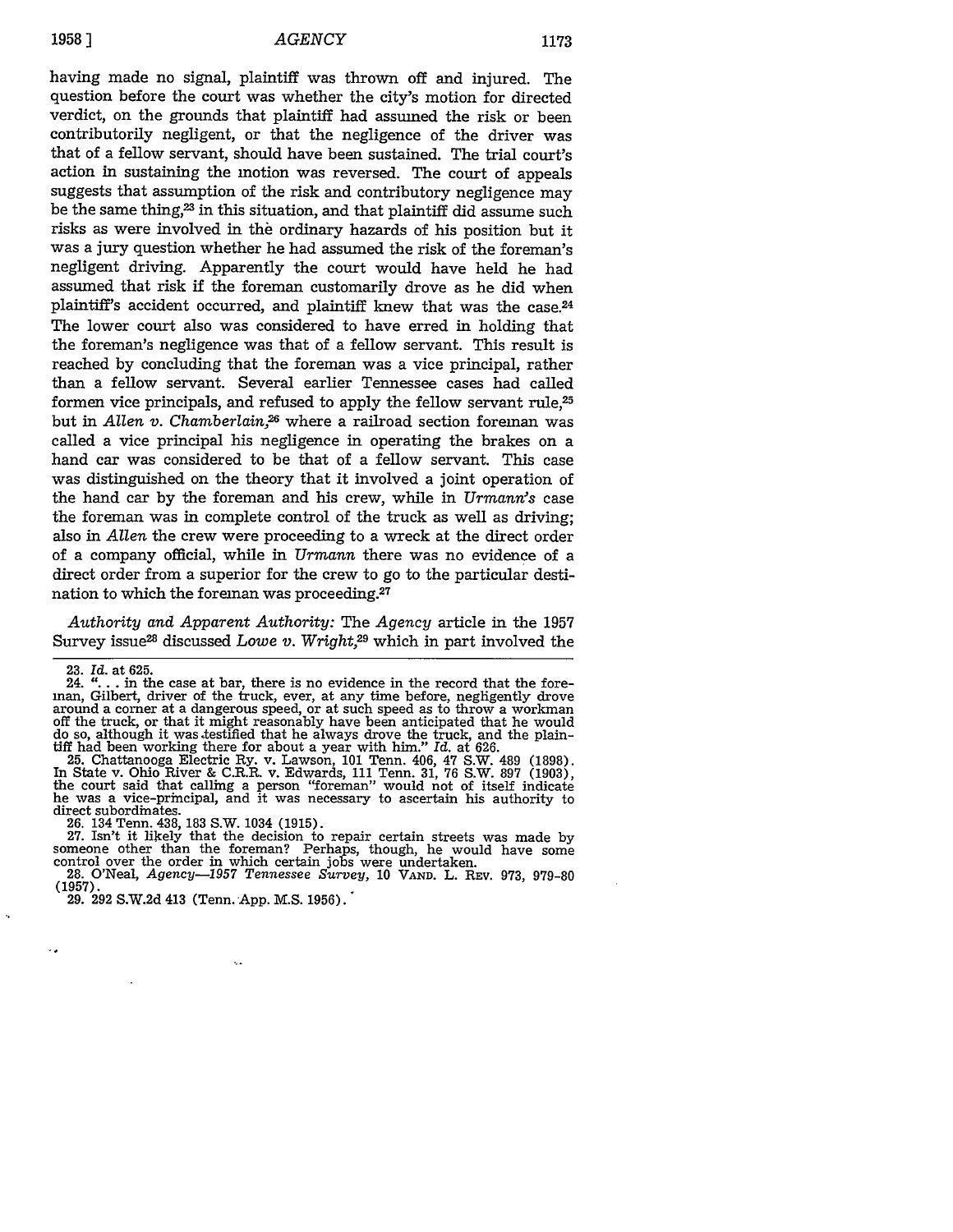power of a real estate agent to bind the owner of real estate by entering into a contract of sale and executing a deed to the property. In that case the owners ified a bill to cancel and remove the deed given by the agent as a cloud on their title, on the ground that he, Parrish, had forged the deed. Defendant objected because he had given Parrish a check payable to the owners for the bulk of the purchase price and the owners had cashed the check. However, Parrish had misled them to believe that the check proceeds were his, and the check payable to them only so they could satisfy certain debts he owed them; as a result, after cashing the check they had given Parrish a check for the difference between its face and what they thought he owed them. The court refused to cancel the deed unless plaintiffs repaid to defendant the amount of his check payable to them. In that case the court pointed out that to authorize an agent to execute a deed in the name of another as principal, the authority to do so must be by deed or by writing of equal formality with a deed; but the authority of an agent to enter into a binding contract to sell land in the name of his principal need not be in writing.30

*Lowe v. Wright* now has a sequel in Lowe *v.* Robin.31 The latter case was an action against the notary public who notarized the deed involved in the first case, and against the surety on his bond, for the losses suffered as a consequence of the other decision. Parrish had told plaintiffs he knew a notary who was familiar with their signatures and that it would not be necessary for them to acknowledge their deeds before the notary. Several lots of plaintiffs' subdivision had been sold, with one plaintiff or the other signing the names of both to deeds to which Parrish thereafter had the notary affix his seal. There is some suggestion in the court's opinion that plaintiffs' conduct amounted to ratification of Parrish's action, but the decision appears primarily to deny recovery to the plaintiffs for the reason that plaintiffs' loss is the result of their own negligence in taking Wright's check to them 'from Parrish and giving Parrish a check in return. The opinion again discusses the authority of an agent to bind his principal on a contract to convey real estate where the agent's authority to execute a deed in the principal's name fails to comply with formalities required by statute. The relevance of this discussion to the notary's liability is not made thoroughly clear; perhaps it is intended to suggest that as plaintiff would have been bound to convey the property because Parrish had authority to enter into a contract to convey, the notary's improper actions were not a cause of plaintiffs' loss.

**<sup>30.</sup>** O'Neal, *Agency-1957 Tennessee Survey,* **10** VA **D. L. REV.** 973, 980. The court cited **TENN. CODE ANN.** § 64-503 (1956); Cain v. Heard, 41 Tenn. 163, 166 (1860); Farris & Hampton v. Martin, 29 Tenn. 495, 498 (1850); Smith v. Dickinson, 25 Tenn. 261, 262 (1845). 31. 310 S.W.2d 161 (Tenn. 1958).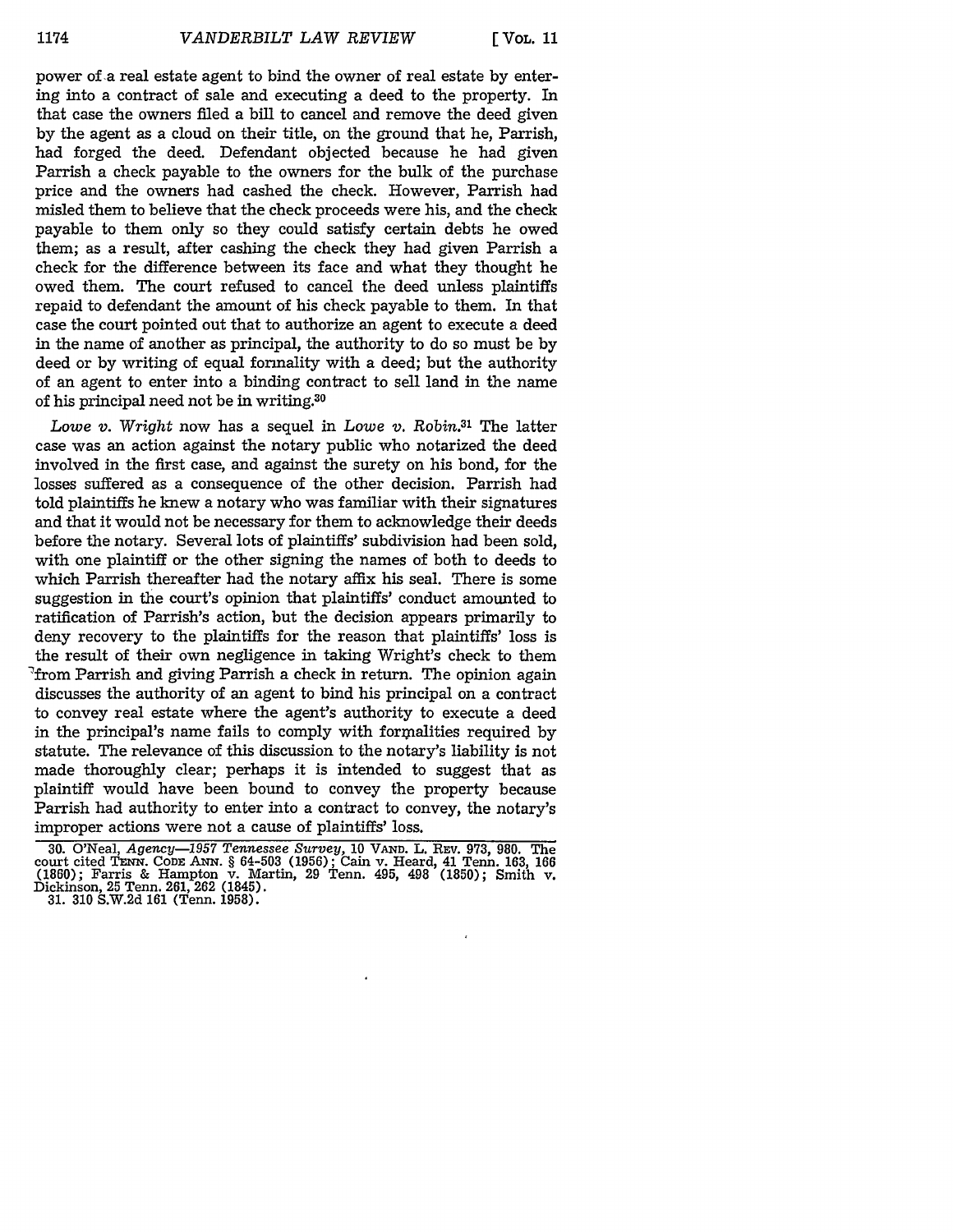٠,

While the authority of an insurance agent to make certain statements which became binding on his principal might have been an issue in *Curfman v. Prudential Insurance Company of America,\$2* the court apparently assumed he had that authority and that the question before it was the effect of the statements. The policies involved were four small industrial life policies (face value around \$790), in which the named beneficiary was deceased's executor or administrator. However, each policy had a "facility of payment" clause in which Prudential reserved the right to pay the proceeds to blood or marital relatives. The battle for the proceeds was between insured's children by his first wife and the second wife, who divorced insured in 1950 after 31 years of marriage. The second wife had taken out the policies, paid all the premiums on them, and they were in her possession at all times prior to the trial. She testified that from time to time (when the policies were taken out and afterwards, including such occasions as while insured was in prison, and after their divorce) Prudential's agent who collected the weekly premiums from her assured her that she would receive the proceeds of the policy. The chancellor held that the proceeds were payable to the administrator of insured's estate (one of the children), but he was reversed on the theory that the agent's statements amounted to an election by the company to exercise its alternative right to pay the "wife" under the facility of payment clause-provided she kept the policy in force. As noted above, the opinion does not discuss the authority of this agent to bind the company by his statements; supporting cases cited by the court are to the point whether such election may be made.<sup>33</sup>

*Real* Estate *Agent's Right to Commission:* Only one case involving a right to commission appeared.34 It is unusual in that the agent, with whom the seller had listed the property, attempted to collect his commission from the buyer, defendant, rather than from the seller. Although the buyer had asked the agent to obtain a price quotation and a plat, he submitted his offer directly to the seller. He denied knowledge that the property had been listed with the agent. An outsider had told the buyer that he understood plaintiff was seller's agent and that the purchase should be made through him; plaintiff claimed defendant also knew he was expected to assume obligation for the commission. Plaintiff admitted the buyer never agreed to do this, but argues that under the circumstances his silence amounted to accept-. ance. The chancellor's judgment for plaintiff was reversed by the

34. Smith v. Murray, **311** S.W.2d **591** (Tenn. 1958).

**<sup>32. 308</sup>** S.W.2d 429 (Tenn. App. M.S. 1957), *cert.* denied, Dec. 6, 1957.

**<sup>33.</sup>** While some courts agree with this approach, others have held the agent's statements to be in excess of his authority. 2 **APPLEMAN, INSURANCE LAW AND** PRACTICE § **1168** (1941).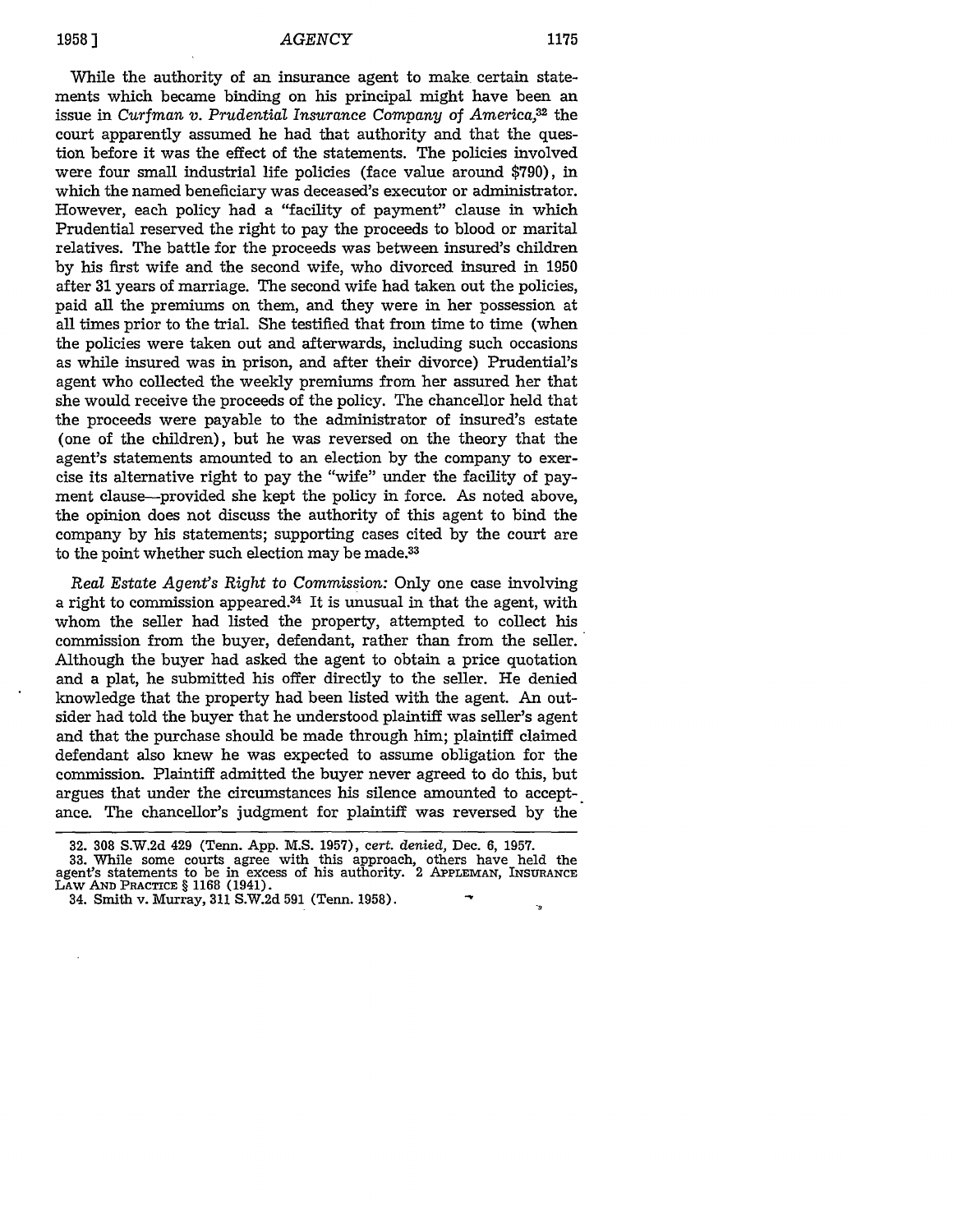court of appeals, which dismissed the case. The dismissal, challenged **by** certiorari, was upheld **by** the supreme court, which held that no contract had resulted, and as the agent could not show any reliance **by** him to his injury, there was no basis for application of the doctrine of estoppel.

*Effect of Election to proceed separately against Agent and Principal:* **In** some circumstances both agent and principal may be parties to a contract with a third person, who can recover from either for a breach of the contract. If action is brought against only one, either agent or principal, when **(if** ever) is the other released from liability? Although there have been suggestions that bringing the action against one amounts to an election to hold only that one,<sup>35</sup> and a number of decisions hold that obtaining a judgment against one is such an election (some on the theory that the cause of action merges into the judgment),<sup>36</sup> a widely accepted view today treats only a satisfaction of the judgment as terminating the liability of both agent and principal. $37$ What rule is applicable to tort cases? Will an action against the negligent servant be a binding election not to sue the responsible master, and vice versa (or a judgment, or only satisfaction)? In *Williams v. Pritchard3s* defendant, the negligent driver, was an employee of the Tennessee Fish and Game Commission. His negligence apparently occurred in the course of and within the scope of his employment. Plaintiff began an action against defendant; subsequently

35. Walston v. R. B. Whitley & Co., 226 N.C. 537, 39 S.E.2d 375 (1946);<br>Barrell v. Newby, 127 Fed. 656 (7th Cir. 1904). Several other cases are listed<br>in Merrill, Election Between Agent and Undisclosed Principal: Shall We

*Follow the Restatement?,* 12 **NEB.** L. **BULL.** 100, 101 n. 4 (1933). **36.** See discussion in Merrill, *supra* note 35, at 101-103. The Restatement adopts this view, although the Reporter and his advisers thought it unfair. **RESTATEMENT, AGENCY** § 210, and Comment. A note to § 210, in **RESTATEMENT 2D,** AGENCY 146 (Tentative Draft No. 4, **1956),** is of the opinion that Merrill's viewpoint may be good but more states adopt the view that obtaining **judg**ment is an election.

**37.** Mechem supports this position. **MECHEm,** op. *cit. supra* note **3** § **336.** So does Merrill. See, in addition to his article referred to in note **35,** his poetic discussion of subsequent developments. Merrill, *Election (Undisclosed Agency) Revisited,* 34 **NEB.** L. REv. **613 (1955).** The Tennessee view is unclear. Initially it took the position that obtaining judgment was election. Phillips v. Rooker, 134 Tenn. 457, 184 S.W. 12, 13-14 (1916). But in a recent case a Tennessee<br>Court of Appeals refused to treat a judgment as an election, because it concluded that the reason for that rule was to prevent double recovery agai the principal, one **by** the third party on his claim and the other **by** the agent for indemnification. The court therefore held that where the agent was barred from recovery against the principal because of fraudulent conduct toward the principal, a third party's unsatisfied judgment against the agent would not bar<br>judgment against the principal. Hill v. Hill, 34 Tenn. App. 617, 241 S.W.2d<br>865, 870 (E.S. 1951). As Merrill points out, if the rationale is t could not be entitled to indemnification from the principal until he had satisfied the judgment against him, no election should be recognized until **judg**ment against him had been satisfied. Merrill, *Election (Undisclosed Agency) Revisited,* 34 **NEB.** L. REV. **613, 615 (1955). 38. 306** S.W.2d 46 (Tenn. App. E.S. 1957), *cert. denied,* Oct. 4, **1957.**